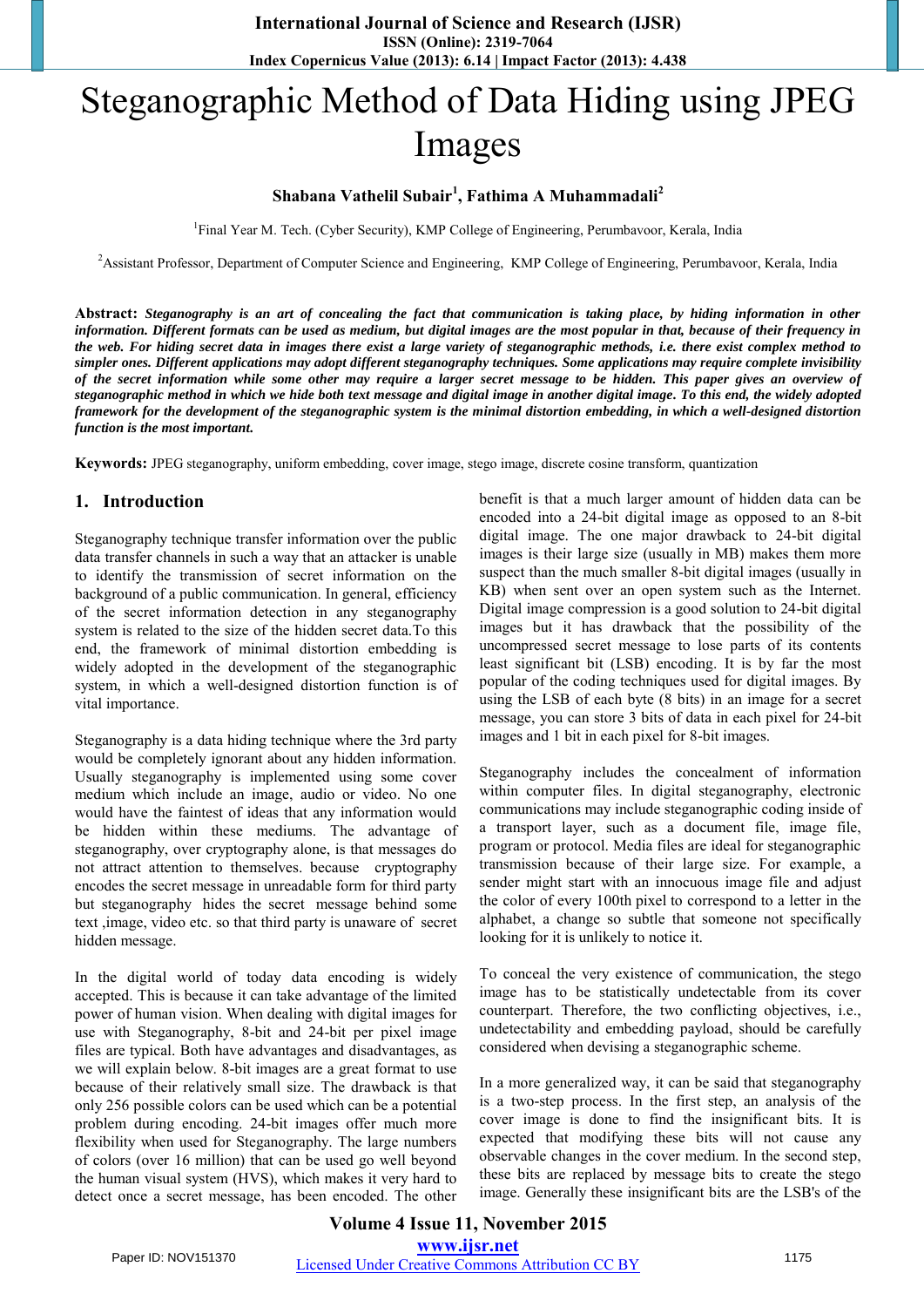image. In JPEG images, modifying the LSB creates imperceptible distortions of the original image. Here the intention is to reduce these distortions and also enhance the undetectability and thereby improving the security.

JPEG is the most commonly used format for digital communication and due to this the field of JPEG steganography is being researched on an extensive basis. The Joint Photographic Experts Group (JPEG) file format stores image data in compressed form as quantized frequency coefficients. The compressing steps performed by the JPEG compressor starts by cutting the uncompressed bitmap image into parts of 8 x 8 pixels. The 8 x 8 brightness values are transformed into 8 x 8 frequency coefficients by using Discrete Cosine Transform (DCT). After DCT, quantization rounds up the frequency coefficients to integers in the range of -2048 to 2047. Analysis of a discrete distribution of coefficients frequency of occurrence shows two characteristics viz. I) The coefficients degree of occurrence decreases with increasing absolute value and II) the decrease of the coefficient's frequency of occurrence decreases with the increasing absolute value, that is difference between two bars of the histogram in the middle is larger than on the margin.

# **2. Related Works**

This section describes the various existing schemes which are compared in this paper.

#### **2.1 Minimizing additive distortion in steganography using syndrome-trellis codes**

A full practical method is given for minimising the additive distortion [1] by using general i.e. non-binary embedding operation. Each possible value of every stego item can be designated a scalar value which can express the distortion caused by the embedding done by changing the cover element with this value. Once the steganographer specifies the form of the distortion function, the proposed framework provides all essential tools for constructing practical embedding schemes working close to their theoretical bounds. The methods are not limited to binary embedding operations and allow the embedder to choose the amplitude of embedding changes dynamically based on the cover-image content. The distortion function or the embedding operation do not need to be shared with the recipient. In fact, they can even change from image to image. The framework can be thought of as an off-the-shelf method that allows practitioners to concentrate on the problem of designing the distortion measure instead of the problem of how to construct practical embedding schemes.

## **2.2 F5—A steganographic algorithm**

F5 algorithm [2] which provides large steganographic capability and it can also deal very efficiently with visual and statistical attacks. F5 algorithm uses matrix encoding technique to increase the performance of embedding. It is known that the images provide limited steganographic capabilities, also many a times embedding work do not

require the full capacity of the image. Thus, it can be said that some part might be left unused. Some of the prominent steganographic algorithms attempt to scatter the message over the entire cover element. This might cause them to have a bad time complexity. This may be the case when the algorithm tries to use up the capacity of the image completely. The task of straddling can be made easy if the exact capacity of the carrier element is known.

#### **2.3 Statistically undetectable JPEG steganography: Dead ends challenges, and opportunities**

To determine the steganographic capacity of JPEG images (the largest payload that can be undetectably embedded) with respect to current best steganalytic methods. Additionally, by testing selected steganographic algorithms we evaluate the influence of specific design elements and principles, such as the choice of the JPEG compressor, matrix embedding, adaptive content-dependent selection channels, and minimal distortion steganography using side information at the sender. In this the statistical detectability of current steganographic methods for JPEG images with several goals are investigated 1) to determine the maximal relative payload at which the methods become statistically undetectable, 2) to study the influence of various design elements, such as matrix embedding, adaptive selection rules, minimizing embedding impact using side information at the sender, and the type of the embedding modification, 3) to evaluate the influence of different JPEG compressors on steganalysis and 4) to present steganalysis results for the most promising candidate methods as well as their modifications [3].

## **2.4 Modified matrix encoding technique for minimal distortion steganography**

All information hiding methods that modify the least significant bits [4] introduce distortions into the cover objects. Those distortions have been utilized by steganalysis algorithms to detect that the objects had been modified. It has been proposed that only coefficients whose modification does not introduce large distortions should be used for embedding. In Modified Matrix Encoding Technique for Minimal Distortion Steganography paper we propose an efficient algorithm for information hiding in the LSBs of JPEG coefficients. The algorithm uses modified matrix encoding [4] to choose the coefficients whose modifications introduce minimal embedding distortion. Author derive the expected value of the embedding distortion as a function of the message length and the probability distribution of the JPEG quantization errors of cover images. The experiments show close agreement between the theoretical prediction and the actual embedding distortion.

#### **2.5 Less detectable JPEG steganography method based on heuristic optimization and BCH syndrome coding**

A new Bose-Chaudhuri-Hochquenghem (BCH)-based data hiding scheme for JPEG steganography [5] is presented. Traditional data hiding approaches hide data into each block, where all the blocks are not overlapping each other. However, in the proposed method, two consecutive blocks can be overlapped to form a combined block which is larger

**Volume 4 Issue 11, November 2015 www.ijsr.net** Paper ID: NOV151370 Licensed Under Creative Commons Attribution CC BY 1176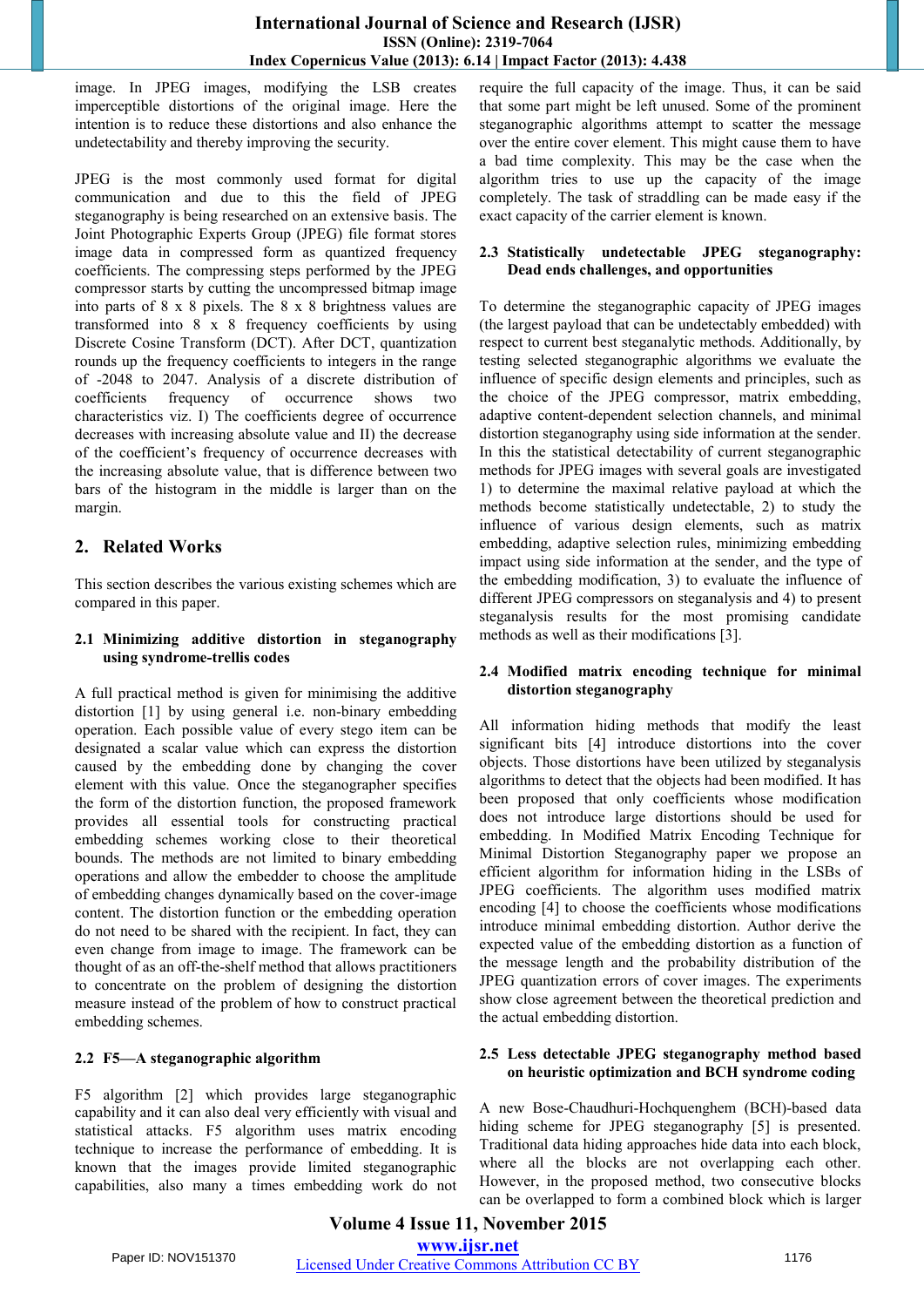than a single block, but smaller than two consecutive non overlapping blocks in size. In order to embed more amounts of data into the combined block than a single block, the BCH-based data hiding scheme has to be redesigned. In this article, author propose a way to get a joint solution for hiding data into two blocks with intersected coefficients such that any modification of the intersected area does not affect the data hiding process into both blocks. Due to hiding more amounts of data into the intersected area, embedding capacity is increased. On the other hand, the nonzero DCT coefficient stream is modified to achieve better steganalysis and to reduce the distortion impact after data hiding. This approach carefully inserts or removes 1 or -1 coefficients into or from the DCT coefficient stream according to the rule proposed in this article.

# **3. Theoretical Background**

Steganography is a Image Data Hiding technique for increasing the embedding efficiency that is defined as an average number of bits embedded via per change on the cover. Hiding information inside an image without changing its visible properties, the cover source can be altered in noisy areas with many color variations, but the color values for existing and stego image are same. Reducing distortion between the cover object and the stego object is an important issue for steganography. The purpose of steganography is to send secret messages after embedding them into public digital multimedia.

## **3.1 JPEG Image File**

JPEG files use data–loss compression. A redundant graphical information is discarded by this method without a significant impact on the picture. It is possible to achieve much better compression ratio that way than with the lossless compression. JPEG is a standard that prescribes a sequence of operations that are performed with visual data. These operations are: 1) subsampling of the image 2) transformation of a blocked representation of the image to a frequency domain representation using the discrete cosine transform 3) quantization of the blocked frequency domain data 4) coding of the frequency domain data.

## **3.2 Proposed JPEG Steganographic Scheme**

## **a) Data Embedding**



The proposed system uses JPEG images to hide the data. In recent years, compressed JPEG images have become the most popular image on the internet, primarily because they

take less space than other raw images, but also provide great visual quality with typical compression factors. The paper presents a high steganography capacity method based on modification JPEG quantization tables. This method uses a new 16×16 quantization table instead of the traditional JPEG steganographic methods using standard 8×8 quantization table. With our proposed quantization table, The DCT coefficients are quantized and embedded the secret messages. The quantized samples then applied the zigzag transformation. It is then encoded using Huffman coding. The data is embedded using LSB (Least Significant Bit algorithm).The experiment results show that our method has both larger steganography capacity and better stego-image quality.

#### **b)Data Extraction**



# **4. Conclusion**

Minimal-distortion embedding framework is a practical approach to implement JPEG steganography with high embedding efficiency. In this paper, an efficient JPEG steganographic scheme which utilizes STC and UE strategy is presented. By uniformly -spreading" the embedding modifications to quantized DCT coefficients of all possible magnitudes, the average changes of statistics are possibly minimized, especially in the small coefficients, which leads to less statistical detectability, and hence, more secure steganography. Extensive experiments have been carried out to demonstrate the superior performance of the proposed scheme in terms of secure embedding payload against steganalysis.

Finally, it is worthwhile to note that, the inappropriate use of DC and zero AC coefficients in JPEG steganography may lead to additional block artifacts in stego image and decrease in the efficiency of JPEG compression, respectively. That is why the most existing JPEG steganographic schemes use only non-zero AC coefficients as possible cover elements to make the embedding naturally content-adaptive. According to some of our experiments, some DC and zero AC coefficients in the texture regions could indeed be incorporated to further data embedding without decreasing, even increasing the security performance. While the UED proposed in this paper could by no means tackle all of these issues, it raises a quite challenging open question, that is how to evaluate the embedding costs of all possible DCT coefficients (including DCs, zero and nonzero ACs) based solely on the coefficients in the DCT domain for JPEG steganography, which remains as the topic of our future research effort.